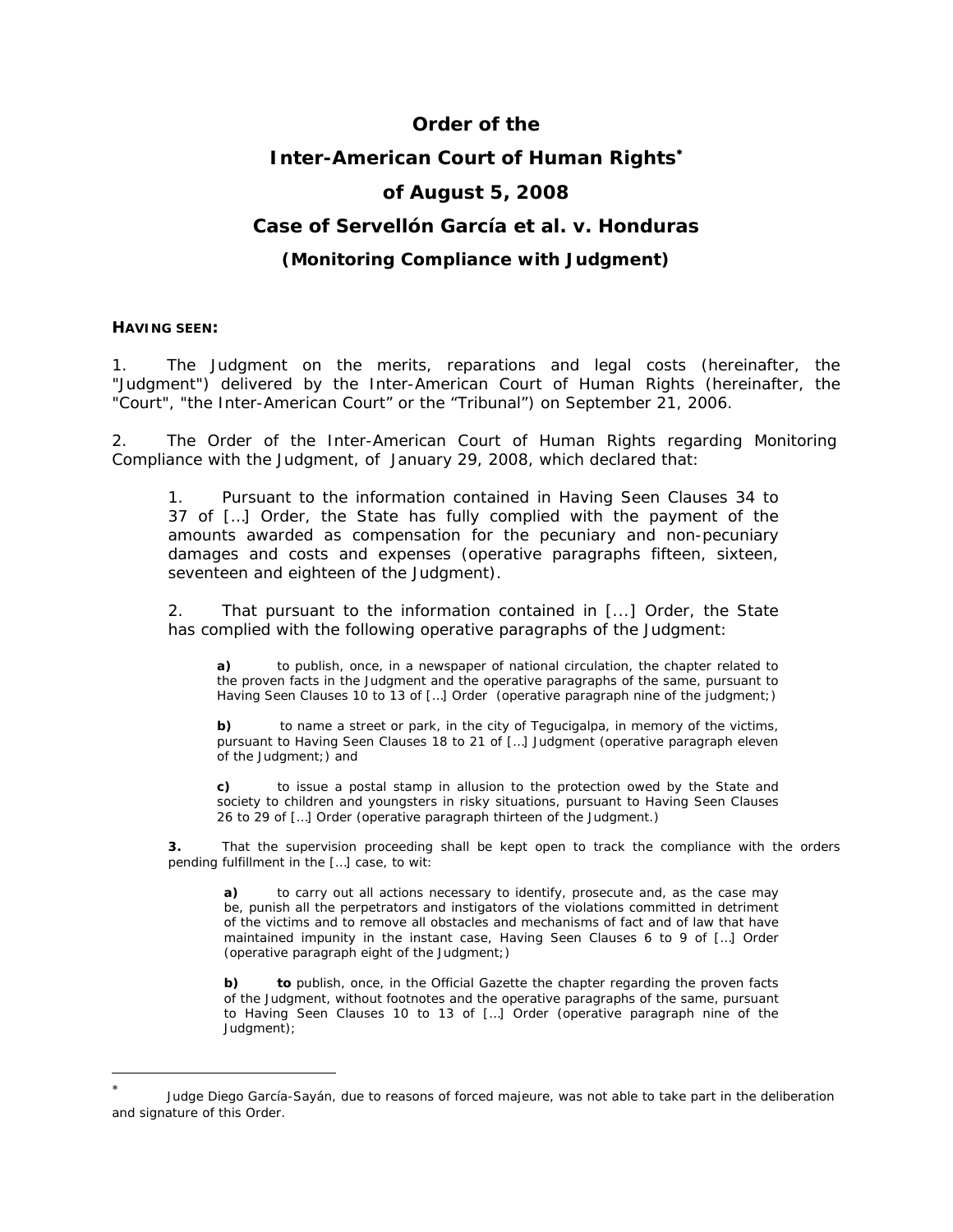**c)** to carry out a public act of acknowledgment of international responsibility by the State, pursuant to Having Seen Clauses 14 to 17 of […] Order (*operative paragraph ten of the Judgment*;)

**d)** to place a plaque with the name of the victims in the street that has been named in their memory, pursuant to Having Seen Clauses 18 to 21 of […] Order (*operative paragraph eleven of the Judgment*;)

**e)** to establish a training program for police and judicial personnel as well as for the Public Prosecutor's Office and Penitentiary personnel regarding the protection of children and youngsters; about the principle of equality before the law and about the international standards in human rights and judicial guarantees afforded to detainees, pursuant to Having Seen Clauses 22 to 25 of […] Order (*operative paragraph twelve of the Judgment*;)

**f)** to carry out a campaign to sensitize the Honduran society regarding the importance of the protection of children and youngsters, to inform about the specific duties for their protection that correspond to the family, society and the State, and to show the population that children and youngsters in risky situations are not associated to delinquency, pursuant to Having Seen Clauses 26 to 29 of […] Order (*operative paragraph thirteen of the Judgment*;) and

**h)** to create a unified database among all institutions involved in the investigation, identification and punishment of those responsible for the violent death of children and youngsters in risky situations, pursuant to Having Seen Clauses 30 to 33 of […] Order (*operative paragraph fourteen of the Judgment*.)

[…]

3. The report of the State of Honduras (hereinafter, the "State"), submitted on May 19, 2008, in relation to the progress made in the compliance with the Judgment.

4. The observations of the victims' representatives (hereinafter, the "representatives") regarding the State's report submitted on June 24, 2008.

5. The observations of the Inter-American Commission on Human Rights (hereinafter, the "Commission" or the "Inter-American Commission") regarding the State's report submitted on July 9, 2008.

## **CONSIDERING:**

 $\overline{a}$ 

1. It is an inherent power of the judicial functions of the Court to monitor compliance with its decisions.

2. That Honduras has been a State Party to the American Convention on Human Rights (hereinafter, the "Convention" or the "American Convention") since September 8, 1977, and that it accepted the binding jurisdiction of the Court on September 9, 1981.

3. That article 68(1) of the American Convention stipulates that ""[t]he States Parties to the Convention undertake to comply with the judgment of the Court in any case to which they are parties." Therefore, the States must ensure that the rulings set out in the decisions of the Court are implemented at the domestic level.<sup>1</sup>

<sup>1</sup> Cf. *Case of Baena Ricardo et al v. Panama.* Competence. Judgment of November 28, 2003. Series C No. 104, para. 131; *Case of Gómez-Paquiyauri Brothers v. Peru*. Monitoring Compliance with Judgment. Order of the Inter-American Court of Human Rights of May 3, 2008; Considering Clause three and *Case of the Mayagna (Sumo)*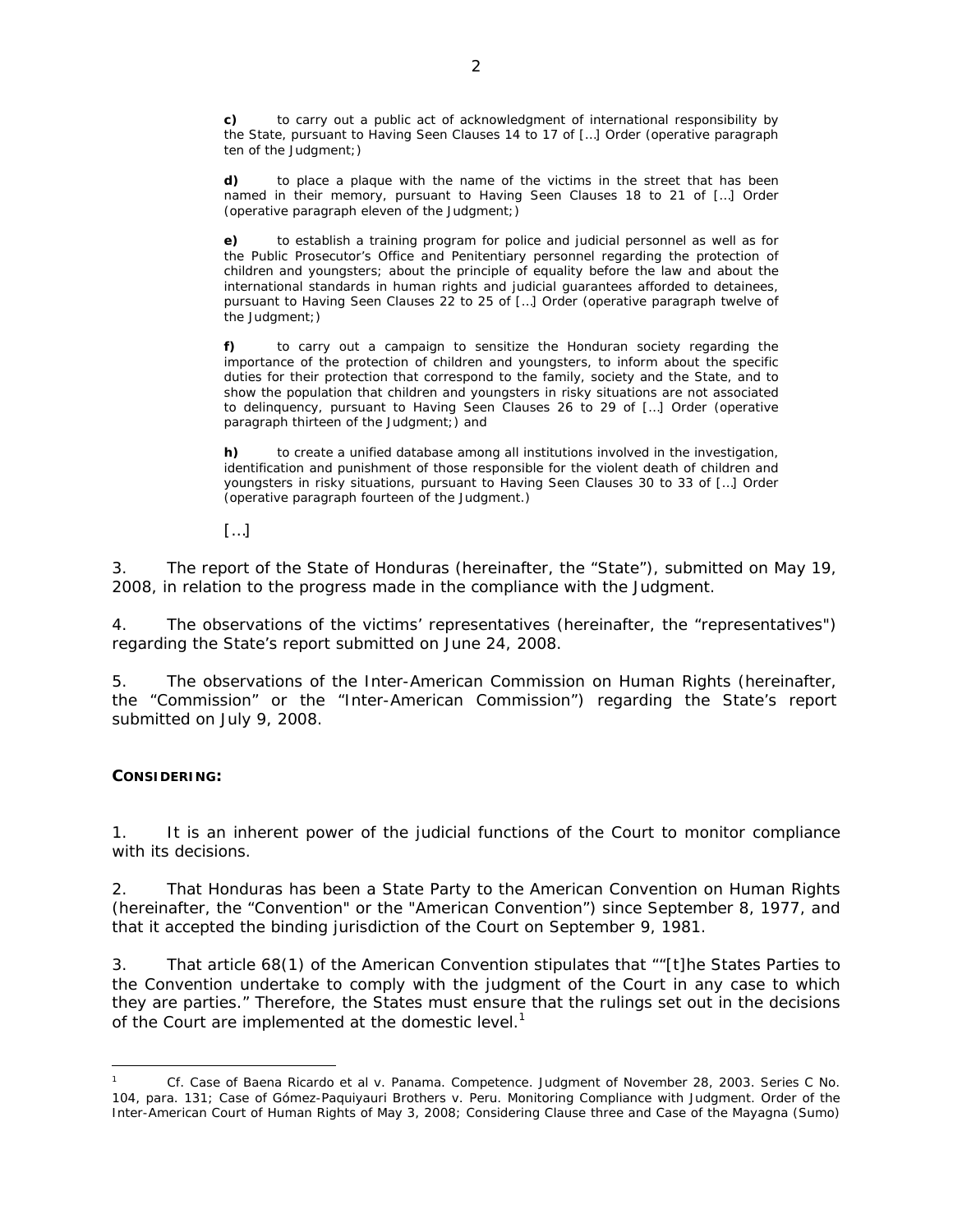4. That the obligation to comply with the rulings of the Court conforms to a basic principle of the law on the international responsibility of States, under which States are required to fulfill their international treaty obligations in good faith *(pacta sunt servanda)*  and, as previously held by the Court and provided for in Article 27 of the Vienna Convention on the Law of Treaties of 1969, States cannot invoke their municipal laws to escape from their pre-established international responsibility. The treaty obligations of States Parties are binding on all State powers and organs. $<sup>2</sup>$ </sup>

5. That the States Parties to the Convention must ensure compliance with its provisions and their inherent effects (*effet utile*) within their respective domestic legal systems. This principle applies not only in connection with the substantive provisions of human rights treaties (*i.e.* those dealing with the protected rights) but also in connection with procedural rules, such as the ones concerning compliance with the decisions of the Court. Such obligations are intended to be interpreted and enforced in a manner such that the protected guarantee is truly practical and effective, taking into account the special nature of human rights treaties. $3$ 

> \* \* \*

6. That in relation to the operative paragraph eight related to the obligation of the State to undertake, within a reasonable period of time, all actions necessary to identify, prosecute, and, in its case, punish all the perpetrators and planners of the violations committed in detriment of the victims and the obligation to remove all obstacles and mechanisms of fact and law that have maintained the impunity in the present case, the State informed that on February 9, 2005 issued arrest warrants against the following people: a) Jorge Alberto Alfaro Martínez and Victor Hugo Vivas Lozano, accusing them of having allegedly committed the crimes of torture and murder of Orlando Álvarez Ríos, Rony Alexis Betancourt Hernández, Marco Antonio Servellón García and Diómedes Obed García and; b) Roxana Sierra Ramírez for the crime of unlawful arrest of the above mentioned people. Furthermore, the State mentioned that on February 13, 2008 it issued an arrest warrant against David Abraham Mendoza, Marco Tulio Regalado Hernández and José Antonio Martínez Arrázola accusing them of being the alleged responsible for the crime of torture and murder of the above mentioned people. Moreover, the State pointed out that in the procedures initiated to investigate the facts that led to the instant case, it was ordered to separately obtain the testimonies of the following people: Jorge Alberto Alfaro Martínez, Víctor Hugo Vivas Lozano, Mario Roberto Maldonado Ortega, Roxana Sierra Ramírez, David Abraham Mendoza, Marco Tulio Regalado Hernández and José Antonio Martínez Arrázola.

 $\overline{a}$ 

3 *Cf. Case of Ivcher Bronstein. Competence.* Judgment of September 24, 1999. Series C No. 54, para. 37; *Case of Mayagna (Sumo) Awas Tingni Community, supra* note 1, Considering clause six and Case *of Raxcacó Reyes. supra* note 2, Considering clause forty-three.

*Awas Tingni Community v. Nicaragua.* Monitoring Compliance with Judgment. Order of the Inter-American Court of Human Rights of May 7, 2008, Considering Clause three.

<sup>2</sup> *Cf. International Responsibility for the Promulgation and Enforcement of Laws in Violation of the Convention* (Articles 1 and 2 American Convention on Human Rights). Advisory Opinion OC-14/94 of September 9, 1994, Series A Nº.14, para. 35; *Case of Mayagna (Sumo) Awas Tingni Community, supra* note 1, Considering clause five and *Case of Raxcacó Reyes v. Guatemala; Monitoring Compliance with Judgment.* Order of the Inter-American Court of Human Rights of May 9, 2008, Considering Clause four.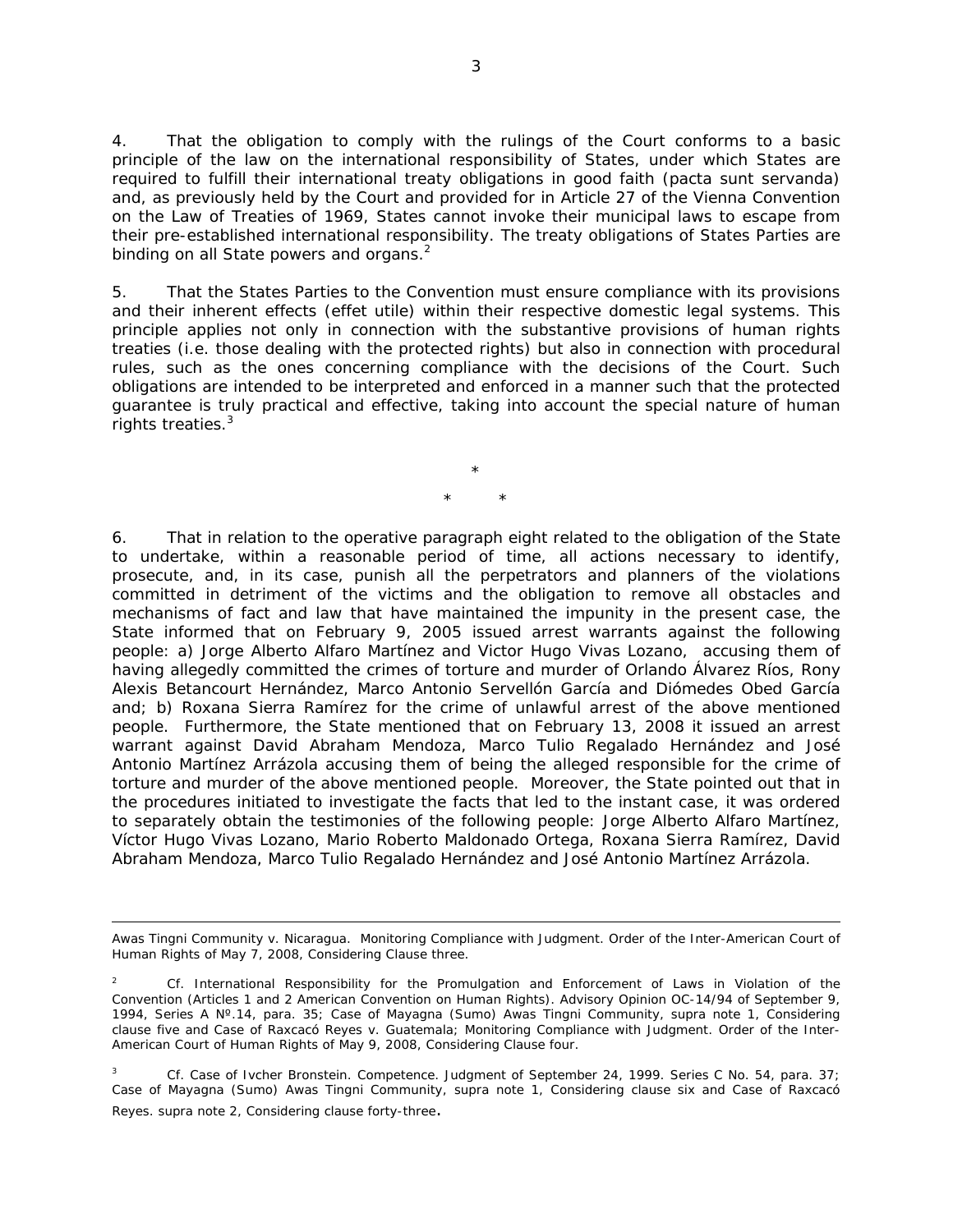As to the current status of the procedures initiated so far, the State alleged that: a) in the proceeding initiated against Jorge Alberto Alfaro Martinez, the commitment order delivered on February 21, 2005 was overturned, and therefore he was released. Said court order was appealed by the Office of Public Prosecutor to the Supreme Court of Justice and at the moment, the file is being processed before the Court of Appeals, b) in the proceeding initiated against Victor Hugo Vivas Lozano, by means of resolution of April 7, 2006, the court ordered pre-trial detention for the crime of concealment against the Government, the preliminary investigation was exhausted and the case was referred to full trial. Afterwards, the Trial Court on Judicial Criminal matters in and for Tegucigalpa rendered a conviction against him for the crime of concealment committed against the Government and against Orlando Álvarez Ríos, Rony Alexis Betancourt Hernández, Marco Antonio Servellón Garcia and Diómedes Obed García and then he was sentenced to one- year-and two- months imprisonment, to the accessory penalty of special disqualification for two times the conviction term and to the loss of civil rights during the term of the conviction. Said judgment was final by February 25, 2008; c) as to the proceeding initiated against Mario Roberto Maldonado Ortega, the Trial Court on Criminal Matters in and for Tegucigalpa, by means of a resolution issued within the legal term, released the accused for lack of evidence and finally, dismissed the case. On May 28, 2007, the Office of the Public Prosecutor filed an appeal, which was admitted without suspension of judgment and on June 8, 2007 said case file was referred to the First Court on Appeals in order to try the case; up to May 19, 2008, date of the last State's report, there were still no news regarding such case; and d) in relation to the accused Roxana Sierra Ramírez, on December 4, 2007, the court issued a commitment order for the crime of unlawful arrest to the detriment of the four victims of the instant case and for the crimes of abuse of authority and concealment to the detriment of the Government. The court ordered precautionary measures different from pre-trial detention after having posted a bond for court costs and fees. Also, the court declared the preliminary investigation to be exhausted and the case was referred to Full Trial, by means of definitive resolution issued on February 6, 2008, and therefore the proceeding is now set for trial (*supra* Having Seen clause 3).

7. That in the observations to the State's report of May 19, 2008, the representatives mentioned that they positively value the issuance of the arrest warrants against the people who are allegedly responsible for the facts related to this case. However, they considered that the State omitted to point out the specific measures it has carried out in order to enforce said arrest warrants. In addition, they mentioned that despite the steps taken against Mario Roberto Maldonado Ortega, Roxana Sierra Ramirez and Jorge Alberto Alfaro Martínez, those people are currently free and the proceedings initiated against them have had little procedural activity. As a consequence, it does not spring from the information submitted by the State that appropriate, prompt and effective measures have been adopted in order to apprehend and, if applicable, punish the responsible for the death of the victims (*supra* Having Seen clause 4).

8. That in the observations submitted on July 9, 2008, the Commission pointed out that it took note of the information furnished by the State and urged it to continue with the investigation in order to inform in its next report on the progress made in each of the proceedings, and especially, the measures adopted to enforce the arrest warrants (*supra*  Having Seen clause 5).

9. That, based on the foregoing, the Court values the information submitted by the parties regarding the steps taken by the State to investigate the alleged responsible for the facts of the instant case.Furthermore, the Court deems it is vital that the State continues submitting updated information on the measures carried out in order to identify, prosecute and, if applicable, punish the perpetrators and planners of the violations committed against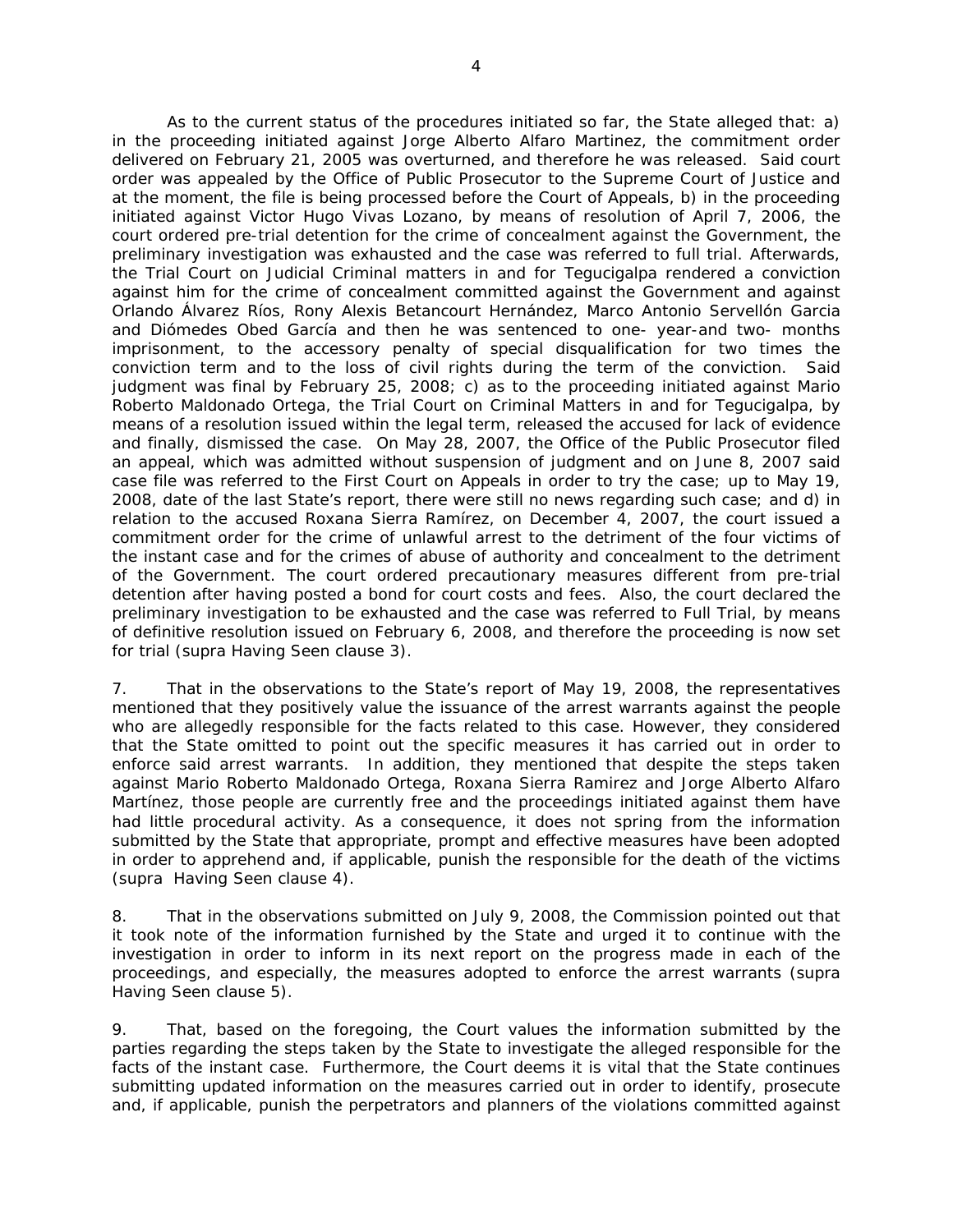the victims, as well as removing all obstacles and mechanisms of fact and law that maintain the impunity in the instant case; in particular, on the measures adopted in order to enforce the arrest warrants issued in relation to this case (*supra* Having Seen clause 1). The Tribunal shall promptly assess said information when examining the status of compliance with operative paragraph eight of the Judgment.

> \* \* \*

10. That, in relation to the operative paragraph nine, regarding the publication of the Chapter on facts proven of this Judgment, without the corresponding footnotes, and the operative part of the same, the State informed that on April 28, 2008 the pertinent parts of the Judgment were published in the official newspaper called La Gaceta Nº 31.593 (*supra* Having Seen clause 3).

11. That the representatives confirmed that the State published the texts ordered by this Court in La Gaceta Nº 31.593 on April 28, 2008 (*supra* Having Seen clause 4).

12. That in the observations of July 9, 2008, the Commission valued that the State had made such publication, complying, in this way, with the terms established in said operative paragraph of the Judgment delivered by the Court (*supra* Having Seen clause 5).

13. That in accordance with the statements made by the parties, the Tribunal deems that the State has complied with the operative paragraph nine of the Judgment (*supra* Having Seen clause 1).

> \* \* \*

14. That in relation to the operative paragraph ten, regarding the performance of a public act of acknowledgment of the State's international responsibility, in the report of May 19, 2008, the State expressed that considering "[…] the arguments presented by the representatives [… it was] willing to verify one more time the act of Acknowledgment of International Responsibility [...] and apologize to the victims' next-of-kin [...]", therefore it was carrying out the necessary measures to such end (*supra* Having Seen clause 3).

15. That on June 24, 2008 the representatives confirmed the information furnished by the State and pointed out that, in fact, on June 13, 2008, a new public act was performed and the President of Honduras, the representatives and the victims' next-of-kin took part in it. In such act, the President publicly acknowledged the international responsibility of the State for the execution of the four victims of the instant case and apologized to the victims and their next-of-kin. Based on the foregoing, the representatives considered that the State duly complied with the Court's decision (*supra* Having Seen clause 4).

16. That, in the observations of July 9, 2008, the Commission valued the performance of the acts of acknowledgment of international responsibility, and therefore the State has complied with the Tribunal's decision (*supra* Having Seen clause 5).

17. That, by virtue of the information furnished by the parties, the Court notes that on April 18, 2007, the State performed the first public act of acknowledgment of its international responsibility which, since it did not meet the representatives' expectations, was once again performed on June 13, 2008. This time, the President of Honduras publicly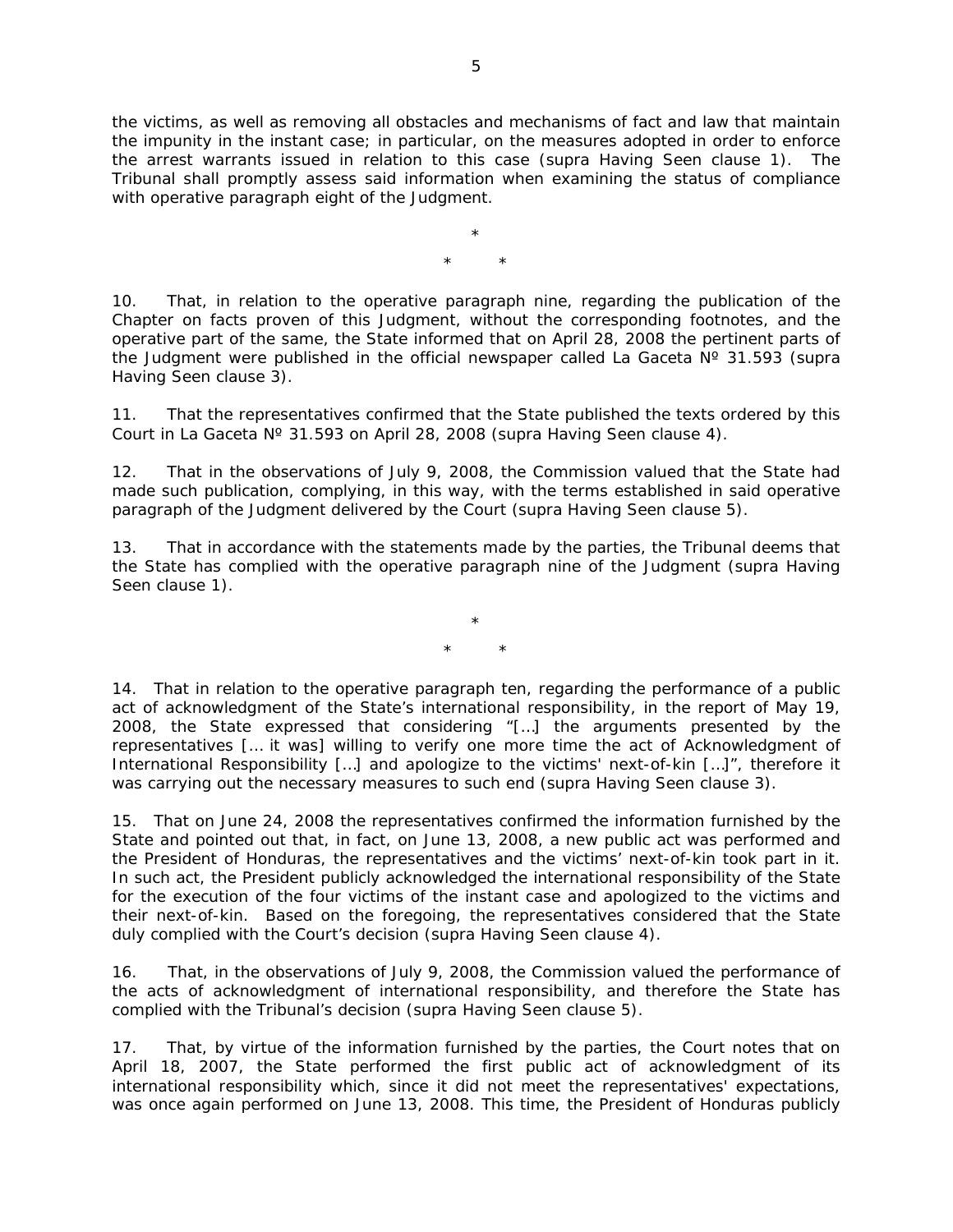acknowledged the State's international responsibility and apologized to the victims' next- ofkin for the human rights violations committed against Marco Antonio Servellón García, Rony Alexis Betancourth Vásquez, Diómedes Obed García Sánchez and Orlando Álvarez Ríos. This Court positively values such acts. Furthermore, in view of the statements made by the representatives and the Commission, this Tribunal deems the operative paragraph ten of the Judgment to be fulfilled (*supra* Having Seen clause 1).

> \* \* \*

18. That in relation to the operative paragraph eleven, regarding the duty of the State to place a plaque with the names of the victims on the street or plaza named after them, the State mentioned that the plaque was already placed and shown on November 12, 2007. The State added that the victims' next-of-kin, representatives of Casa Alianza, the National Human Rights Commissioner, members of the Inter-Institutional Work Team on human rights and authorities of the Municipal Corporation of the capital city attended such act (*supra* Having Seen clause 3).

19. That the representatives stated that the plaque with the names of the victims was shown on November 12, 2007. However, the Mayor of Tegucigalpa told Casa Alianza that the plaque revealed was no permanent, since it is very small, and therefore such plaque would be replaced. Up to the moment, the provisional plaque is still in there; for this reason, they requested the Court to urge the State to place the permanent plaque with the names of the victims as soon as possible (*supra* Having Seen clause 4).

20. That in the observations, the Commission valued the progress made by the State to comply with that obligation and is looking forward to receiving information on the measures adopted in order to conclude complying with such obligation (*supra* Having Seen clause 5).

21. That, based on the foregoing, the Court considers that the State has complied with the placement of the plaque in accordance with the decision of operative paragraph eleven of the Judgment. Nevertheless, in view of the statement made by the representatives, the State could replace the plaque for another one, if appropriate, taking into account the provisions established in said operative paragraph (*supra* Having Seen clause 1).

> \* \* \*

22. That in relation to the operative paragraph twelve, regarding the State's duty to establish a program for the formation and training of police and judicial personnel as well as personnel of the Public Prosecutors' Office and of the penitentiary regarding the special protection that must be offered by the State to children and youngsters, the principle of equality and non-discrimination, and the principles and norms for the protection of human rights, related to the application of international standards for the arrest of people, respect for their rights and judicial guarantees, the treatment that they must receive, their detention conditions, treatment, and medical control, the right to have an attorney, to receive visits, and that minors and adults, as well as those being processed and those already convicted, the State pointed out that it established a permanent training workshop on human rights and access to justice, sponsored by the Inter-Institutional Commission on Criminal Justice together with the Support Program of the Inter-Institutional Commission on Criminal Justice and financed by the Judiciary, in order to comply with the Judgment in the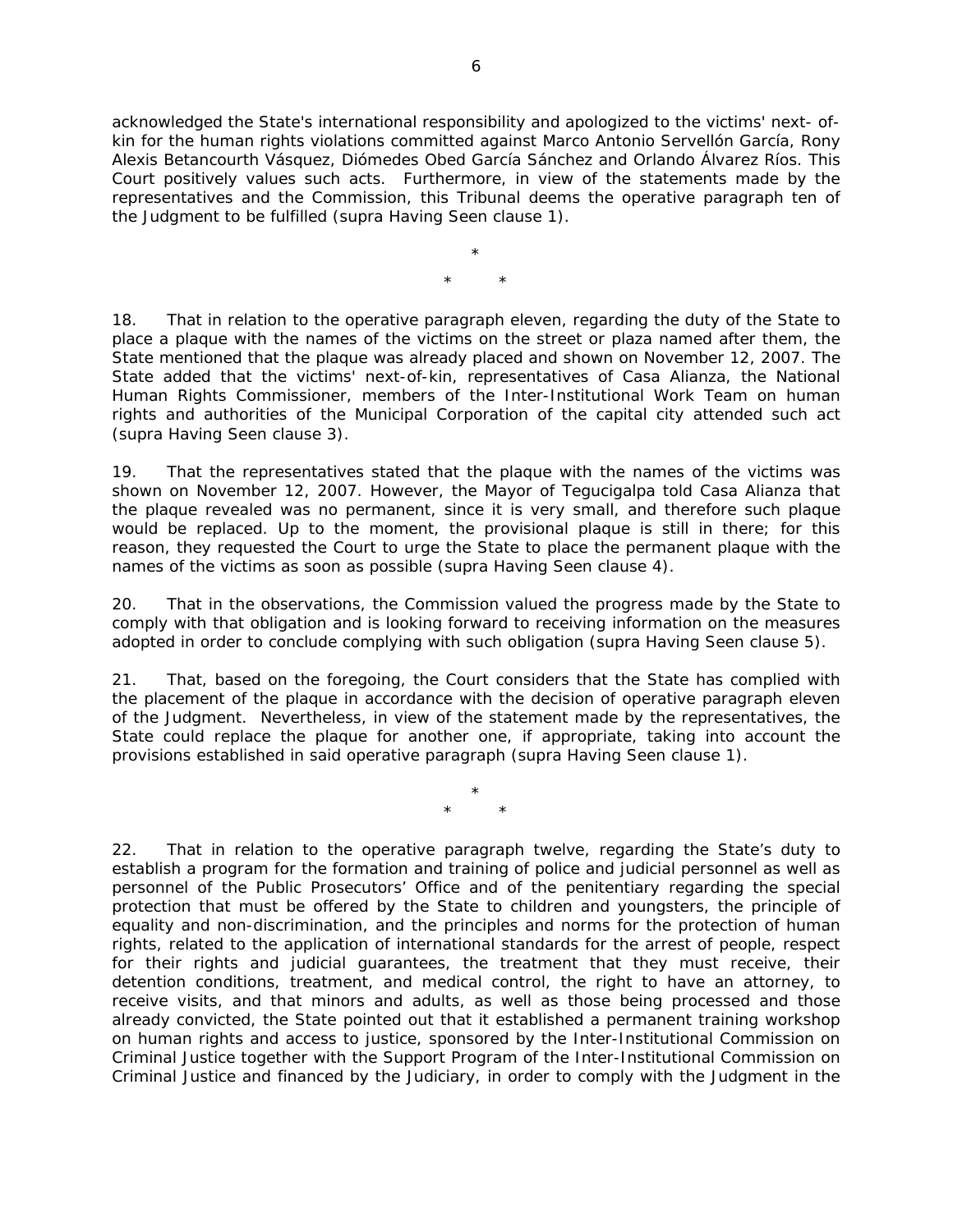case of Servellón García et al V Honduras, delivered by an international body (*supra* Having Seen clause 3).

23. That the representatives emphasized that the State has complied with this operative paragraph of the Court's decision (*supra* Having Seen clause 4).

24. That in the observations, the Commission valued the measures adopted by the State to comply with this obligation (*supra* Having Seen clause 5).

25. That, based on the foregoing, the Court deems that the State has complied with the operative paragraph twelve (*supra* Having Seen clause 1).

> \* \* \*

26. That in relation to the operative paragraph thirteen, regarding the duty to carry out a campaign with the purpose of creating awareness in the Honduran society regarding the importance of the protection of children and youngsters, inform it of the specific duties for their protection that correspond to the family, society, and the State, the State pointed out that it is working in the design of such campaign and it intends to have the participation of the representatives of Casa Alianza and other State's institutions to plan and carry out such campaign. The campaign shall be coordinated by the State's Minister (*supra* Having Seen clause 3).

27. That the representatives stated that the conduction of this campaign within a reasonable time is necessary and urgent, since after the delivery of the Judgment, a high number of youngsters have been executed. In this regard, the campaign would aim at making the society aware of the importance of the protection of children and youngsters' rights (*supra* Having Seen clause 4).

28. That the Commission stated that it is looking forward to the organization of the campaign, in order to make the Honduran society aware of the importance of the protection of children and youngsters, inform them on the specific duties for the protection of the family, the society and the State and warn the population that minors in situations of social risk are not conditioned to delinquency, as has been ordered by the Court (*supra* Having Seen clause 5).

29. That due to the arguments presented by the parties, this Tribunal deems it is essential that the State submit, in its next report, updated information on the progress made in the design and implementation of the campaign in order to make the Honduran society aware of the importance of the protection of children and youngsters, inform them on the specific duties for the protection of the family, society and State and warn the population that minors in situations of social risk are not conditioned to delinquency (*supra* Having Seen clause 1). Upon forwarding of said information and the respective observations of the parties, this Tribunal shall assess on the status of compliance with said operative paragraph thirteen of the Judgment.

> \* \* \*

30. That, in relation to the operative paragraph fourteen, regarding the creation of a unified data base between all institutions involved in the investigation, identification, and punishment of those responsible for the violent deaths of children and youngsters in risky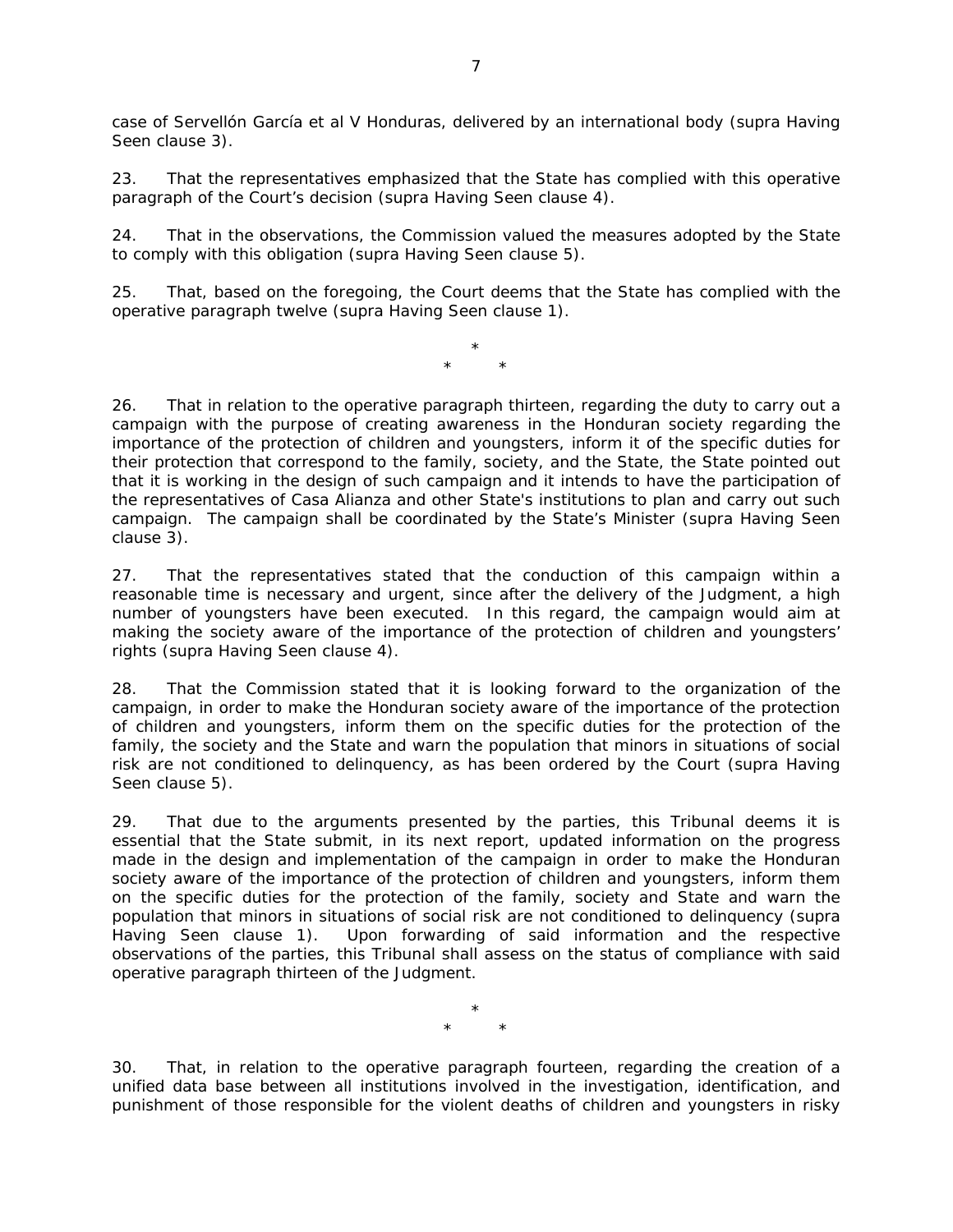situations, the State mentioned that since December 2007, the System of Unified Data is in operation, through the beginning of the System of Inter-Institutional Digital File (hereinafter, "SEDI"). The State pointed out that among the institutions involved in the project, it can be mentioned the Secretary of Security, the Office of the Public Prosecutor and the Judiciary in the offices of the Special Unit of Investigation of Death of Minors and other institutions that are already working with such program.Furthermore, it stated that the SEDI aims at gaining all the cases involving violent deaths of children and youngsters in situation of risk, according to the age and gender and obtaining the precise statistical data on death of minors in Honduras (*supra* Having Seen clause 3).

31. That the representatives highlighted that the database represents a step towards the modernization of the registry of judicial cases in Honduras, since any kind of claim filed before a judicial authority can be register in there. Nevertheless, from the information furnished by the State, they pointed out that: a) it is not clear which filters will be used to distinguish those cases of investigation of death of minors from other cases, and the role of the Special Unit of Investigation of Death of Minors and its active participation in the implementation of the SEDI has not been defined; b) the database does not allow citizens from having access to registered information, since it is only available for those institutions that try the claims once the case "has been taken to court"; c) at the moment, SEDI would be operating only in the city of Tegucigalpa, San Pedro Sula and La Ceiba and the State, in its report, has omitted to point out which measures it has adopted in order to implement the system in all Honduran territory, and d) the SEDI is not an instrument created by the passing of a law of the Republic, which would establish its permanent, continuous and independent functioning (*supra* Having Seen clause 4).

32. That the Commission valued the measures adopted by the State and urges it to inform on their effectiveness (*supra* Having Seen clause 5).

33. That based on the statements made by the parties and the documentation received by this Court, this Tribunal deems that the State has satisfactorily implemented the socalled System of Inter-Institutional Digital File, as to the systematization of cases related to the investigation, identification and punishment of the responsible for the violent deaths of children and youngsters in risky situations in accordance with the terms established in operative paragraph fourteen. As a consequence, the Court considers that the State has complied with the operative paragraph fourteen of the Judgment (*supra* Having Seen clause 1).

> \* \* \*

34. That this Tribunal positively values the full compliance with the operative paragraphs nine, ten, eleven, twelve and thirteen of the Judgment on the merits, reparations and legal costs delivered by this Court on September 21, 2006, which constitutes a progress on the part of the State in the enforcement and implementation of the Court's decisions.

> \* \* \*

35. That the Court deems vital that the State submit updated information on the following aspects pending compliance: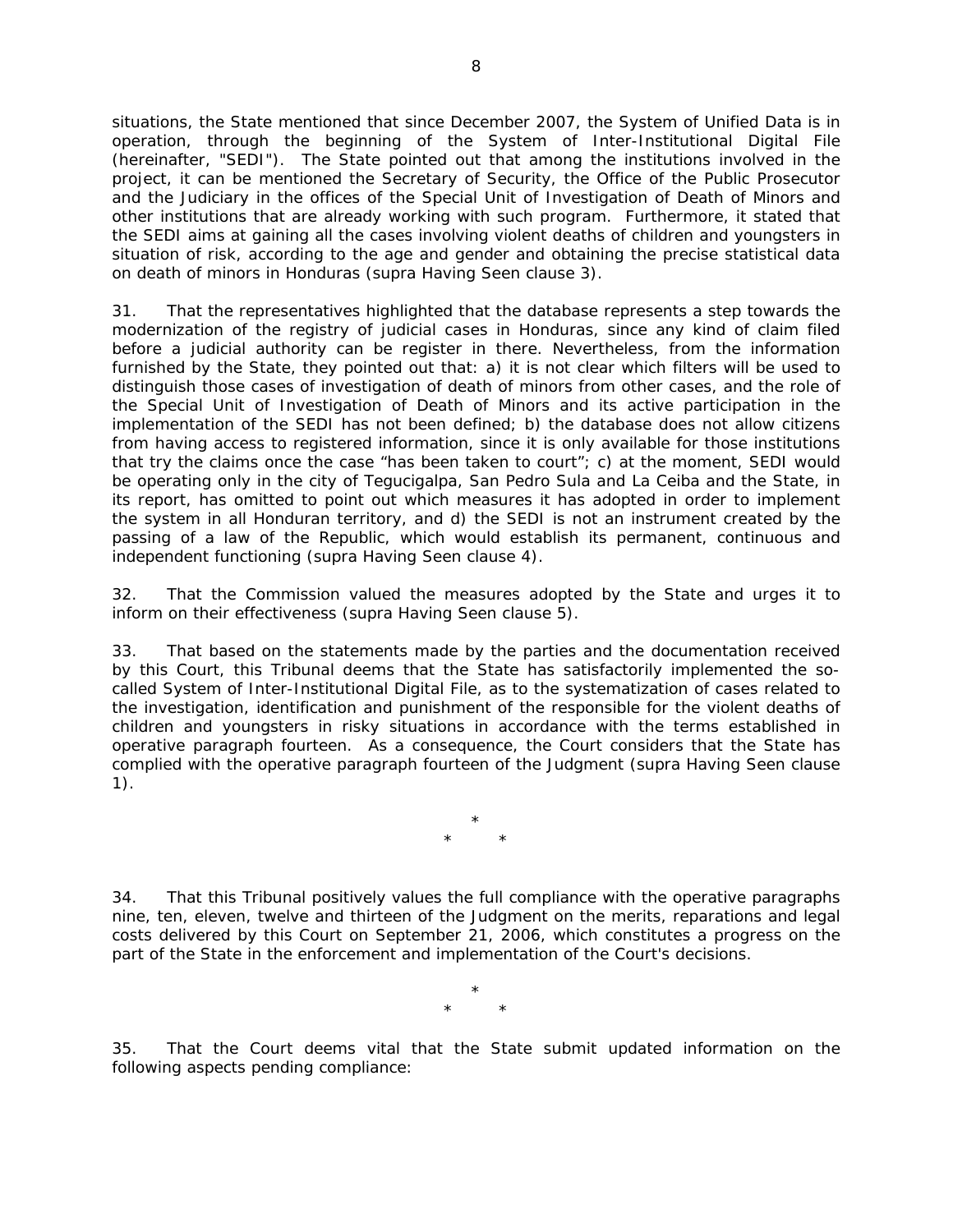a)Specific measures to identify, prosecute and, if applicable, punish all the perpetrators and planners of the violations committed in detriment of the victims and measures to remove all obstacles and mechanisms of fact for criminal effects and any other that may result from the investigation of the facts and also, those steps to remove all obstacles and mechanisms of fact and law that have maintained the impunity in the present case *(operative paragraph eight of the Judgment*) and

b) The specific measures adopted to carry out a campaign to sensitize the Honduran society regarding the importance of the protection of children and youngsters, to inform about the specific duties for their protection that correspond to the family, society and the State, and to show the population that children and youngsters in risky situations are not associated to delinquency (*operative paragraph thirteen of the Judgment*).

36. That the Court will assess the general status of compliance with the Judgment (*supra*  Having Seen clause 1) once it is provided with the relevant information on the measures pending compliance.

#### **THEREFORE:**

#### **THE INTER-AMERICAN COURT OF HUMAN RIGHTS,**

by virtue of its authority to monitor compliance with its own decisions pursuant to Articles 33, 62(1), 62(3), 65, 67 and 68(1) of the American Convention on Human Rights, and Articles 25(1) and 30 of its Statute and 29(2) of its Rules of Procedure,

#### **DECLARES:**

1. That, in accordance with the terms of Considering clauses 10 to 25 and 30 to 33 of this Order, the State has fully complied with the following operative paragraphs of the Judgment:

a) to publish, once, in the Official Gazette, the chapter related to the proven facts in the Judgment and the operative paragraphs of the same, pursuant to Considering Clauses 10 to 13 of the Order (*operative paragraph nine of the judgment*;)

b) to carry out a public act of acknowledgment of international responsibility by the State, pursuant to Considering Clauses 14 to 17 of this Order (*operative paragraph ten of the Judgment*;)

c) to place a plaque with the name of the victims in the street that has been named in their memory, pursuant to Considering Clauses 18 to 21 of this Order (*operative paragraph eleven of the Judgment*;)

d) to establish a training program for police and judicial personnel as well as for the Public Prosecutor's Office and Penitentiary personnel regarding the protection of children and youngsters; about the principle of equality before the law and about the international standards in human rights and judicial guarantees afforded to detainees, pursuant to Considering Clauses 22 to 25 of this Order (*operative paragraph twelve of the Judgment*;) and

To create a unified database, which the State named "System of Inter-Institutional Digital File", under the terms established in Considering clauses 30 to 33 (*operative paragraph fourteen of the Judgment).*

2. That it will keep open the procedure to monitor compliance with the pending matters in the present case, specifically: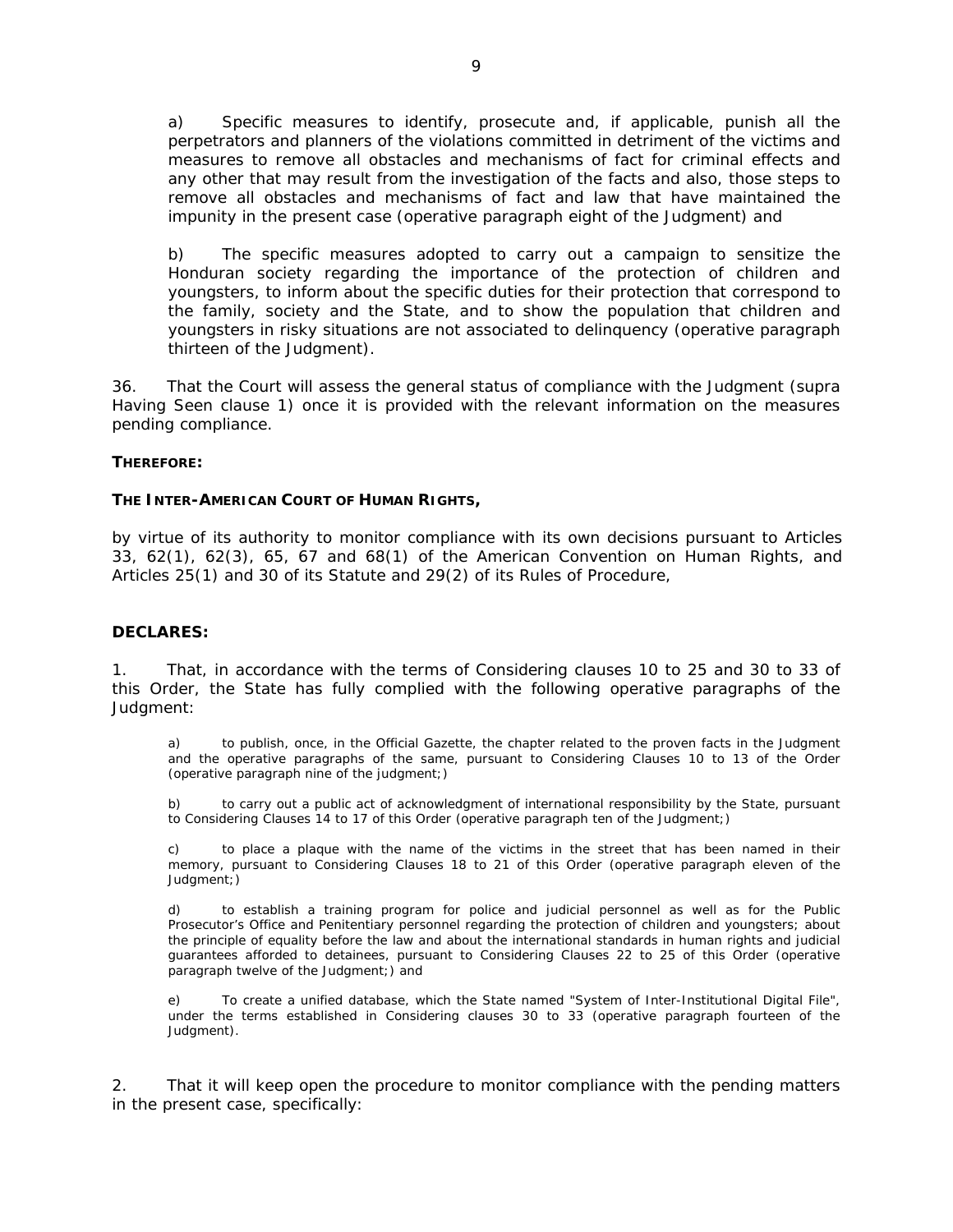a) to carry out all actions necessary to identify, prosecute and, as the case may be, punish all the perpetrators of the violations committed in detriment of the victims and to remove all obstacles and mechanisms of fact and of law that have maintained impunity in the instant case, pursuant to Considering clauses 6 to 9 of` this Order (*operative paragraph eight of the Judgment*;) and

b) to carry out a campaign to sensitize the Honduran society regarding the importance of the protection of children and youngsters, to inform about the specific duties for their protection that correspond to the family, society and the State, and to show the population that children and youngsters in risky situations are not associated to delinquency, pursuant to Considering Clauses 26 to 29 of this Order (*operative paragraph thirteen of the Judgment*).

## **AND DECIDES:**

1. To order the State to adopt all measures necessary to effectively and promptly fulfill those aspects which are still pending compliance, in accordance with the terms established in Article 68(1) of the American Convention on Human Rights.

2. To order the State to submit to the Inter-American Court of Human Rights, not later than November 24, 2008, a report describing all the measures adopted to comply with the reparations so ordered by this Court, which are still pending compliance.

3. To call upon the representatives of the victims and the Inter-American Commission on Human Rights to submit their observations to the State's report referred to in the preceding operative paragraph, within a period of four and six weeks, respectively, as from the date of receipt of the report.

4. To continue monitoring the aspects of the Judgment on merits, reparations and legal costs of September 21, 2006 that are still pending compliance.

5. To require the Secretariat of the Court to notify this Order to the State, the Inter-American Commission on Human Rights and the representatives of the victims.

> Cecilia Medina Quiroga President